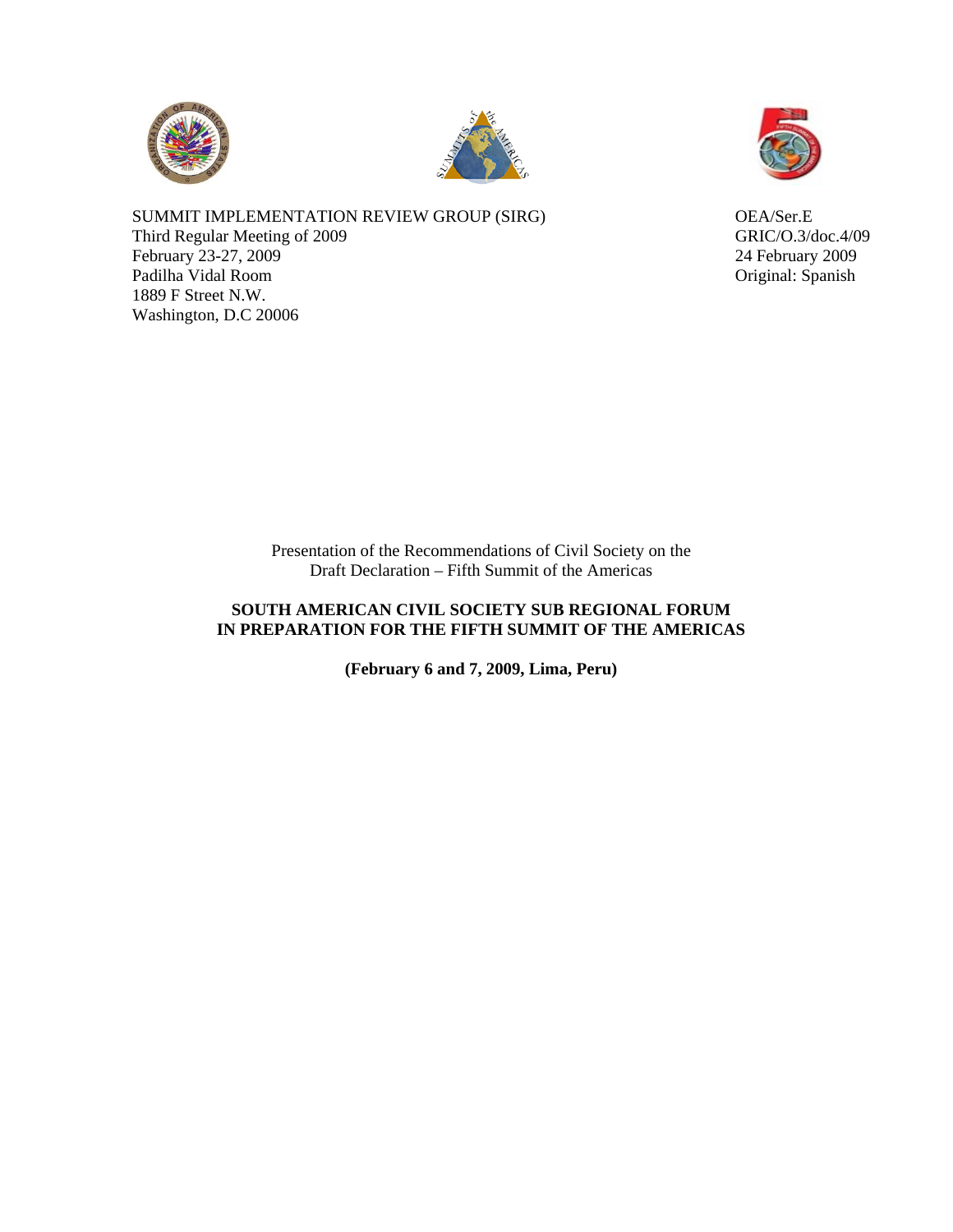### **SOUTH AMERICAN CIVIL SOCIETY SUB REGIONAL FORUM IN PREPARATION FOR THE FIFTH SUMMIT OF THE AMERICAS**

## **"SECURING OUR CITIZENS' FUTURE BY PROMOTING HUMAN PROSPERITY, ENERGY SECURITY AND ENVIRONMENTAL SUSTAINABILITY"**

On February 6 and 7, 2009, over 150 civil society participants from the South American countries met in Lima, Peru to formulate recommendations for the Fifth Summit of the Americas, to be held in Trinidad and Tobago in April 2009. This is the third and final sub regional forum organized by the Summits of the Americas Secretariat and the Department of International Affairs of the Organization of American States (OAS) in preparation for the Fifth Summit.

During the two days of discussions, four open thematic sessions were held in which the respective Working Groups engaged in open dialogues addressing the topics covered by the Draft Declaration of Commitment of Port of Spain: promoting human prosperity, energy security and environmental sustainability, strengthening democratic governance and multidimensional security, and strengthening the Summits of the Americas process and civil society participation.

The recommendations arising from each of the Working Groups dialogues refer to the articles of the Draft Declaration of Commitment of Port of Spain.

#### **HUMAN PROSPERITY**

#### General recommendations:

The title of the Declaration of Commitment should be *"Securing Our Citizens' Future by Guaranteeing Human Development, Energy Security, and Environmental Sustainability."* 

The States should guarantee development as a human right by meeting all the commitments assumed under the American Convention on Human Rights and all conventions and conferences that work to improve quality of life for the entire population, without any discrimination or exclusion.

#### Guaranteeing human development

In light of the global financial crisis affecting our societies, particularly the most vulnerable sectors, we suggest that instead of committing not to reduce social spending, the States should commit to increasing it, in order to guarantee real human development. To attain this goal, state policies must be consolidated in our countries aimed at overcoming poverty, inequality, and the different manifestations of discrimination, thereby promoting sustainable development.

#### Conceptual recommendations:

Bearing in mind the *Declaration on Human Rights, Sexual Orientation and Gender Identity*, adopted by the OAS General Assembly in Medellín (2008), we are concerned by the levels of violence, disparity, quality of life, labor and education conditions, inequality, and hate crimes faced by those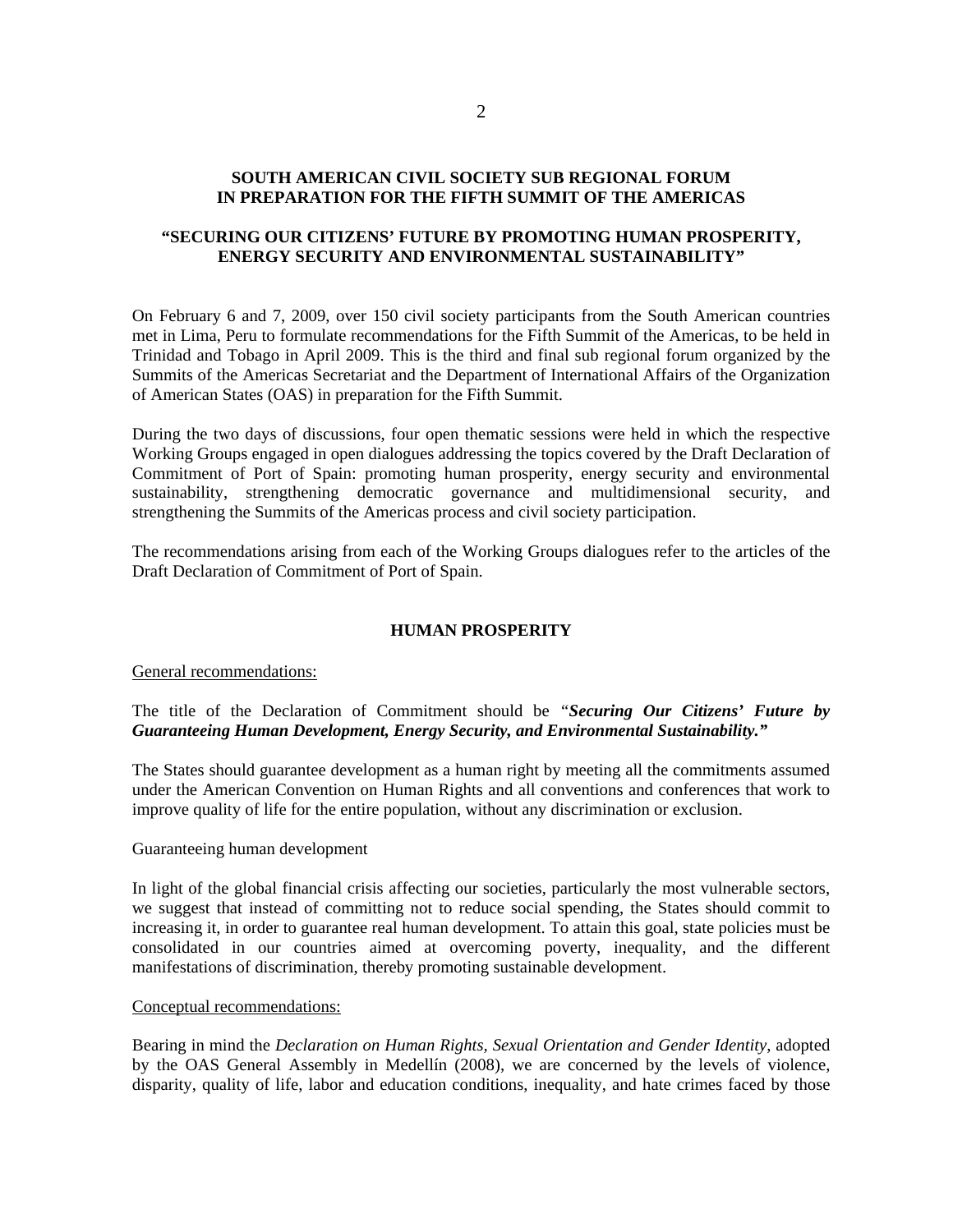sectors. We therefore remind the States of their commitment to developing comprehensive public policies for individuals with minority sexual orientations and gender identities.

Similarly, clear references must be made to Afro-descendant populations throughout the document, because governments often take classifications of ethnic groups as referring only to indigenous peoples.

A similar treatment is given to women, who are identified as a sector when they account for half of the population. References to vulnerable sectors should be aware that they comprise men and women who are impacted by exclusion and poverty in different ways for reasons of gender inequality.

The member states must speed up the approval of the preliminary draft of the *Inter-American Convention against Racism and All Forms of Discrimination and Intolerance,* which is currently being discussed by the OAS Committee on Juridical and Political Affairs.

## **ENERGY SECURITY AND ENVIRONMENTAL SUSTAINABILITY**

We recommend promoting energy justice by making energy available to the most economically, geographically, and/or culturally marginalized groups to improve their quality of life.

We recommend that the member states undertake actions to tie energy policies in with those for the socioeconomic development of the region's Afro-descendant and indigenous communities.

General recommendations:

- 1. Governments, the OAS, and civil society should conduct studies into the benefits and problems of biofuel production and use
- 2. The situation of each country as regards biofuel production and use should be analyzed to assist the decision-making process
- 3. In order to save energy resources, it is urgent that we encourage States to adopt legislation with provisions that lead to timely actions and investments to build and repair roads and urban transport infrastructure, thereby producing efficient public transport systems to ward off environmental decay.
- 4. With regard to energy security, governments agree to secure the best possible advice from civil society.

#### **STRENGTHENING DEMOCRACY AND MULTIDIMENSIONAL SECURITY**

General recommendations:

We propose that conflicts and social protests that respect human rights and the democratic rule of law be embraced by the States as an opportunity to strengthen our democracies.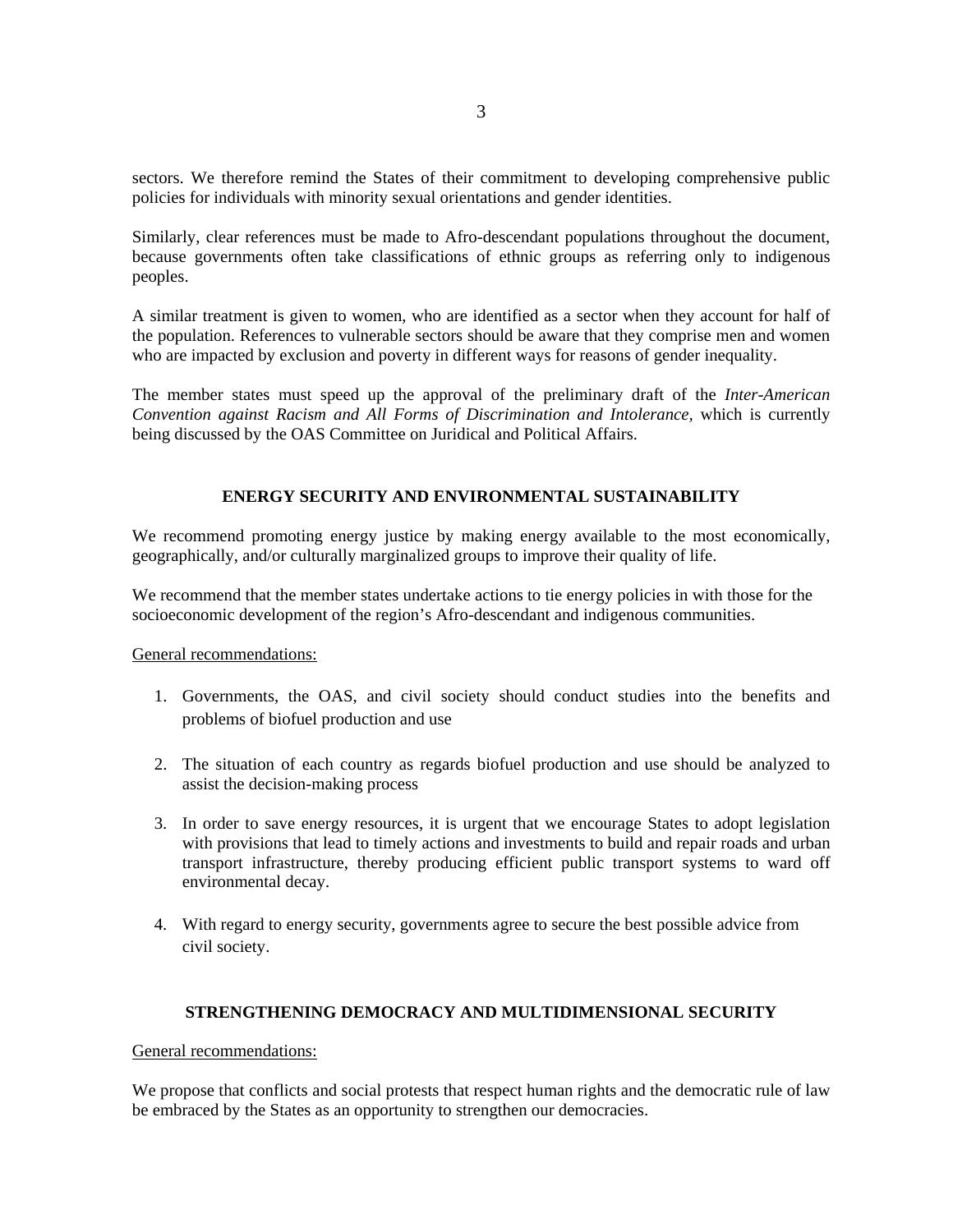We suggest that the States promote systems to prevent and resolve conflicts using simple and effective mechanisms. They should also strengthen the independence of the judiciary and effective access to justice.

We suggest that the States commit to:

- Strengthen the democratic rule of law through respect for the independence of the judiciary.
- Respect the presumption of innocence.
- Strengthen the States' cooperation and joint efforts in human trafficking (including trafficking in organs) in order to prevent this crime and effectively prosecute the international networks that commit those offences in the region.
- Create mechanisms to strengthen crime prevention and the effective social reincorporation of prison inmates. In particular, reassert the importance that civil society can have in this process.

Commit to strengthen democratic governance. States should agree to develop effective mechanisms for implementing the Inter-American Democratic Charter and for involving civil society in monitoring States' compliance with it."

Commit to strengthen simple and effective mechanisms for the resolution conflict within society.

Step up the approval process of the preliminary draft of the *Inter-American Convention against Racism and All Forms of Discrimination and Intolerance.* 

Assume the commitment of supporting the work of the IACHR's Rapporteurship on the Rights of Afro Descendents and against Racial Discrimination.

### **STRENGTHENING THE SUMMITS PROCESS AND CIVIL SOCIETY PARTICIPATION**

#### General recommendations:

We ask the member states to commit to the creation within the OAS of a permanent advisory council on civil society and to guarantee the funding needed for its operations.

Civil society consultation and participation processes at the Summits' hemispheric, subregional, and thematic forums must continue to analyze and follow up on the commitments assumed by the governments. The OAS must guarantee forums and mechanisms for information on the status of and agreements on the human rights of all sectors of civil society.

The governments must commit to providing financial resources for strengthening civil society participation in the inter-American agenda, the Summits Process, and the OAS, in compliance with Resolution 864.

We suggest that the governments commit to creating greater levels of coordination between the foreign ministry offices responsible for the Summits process and civil society organizations, to facilitate and support the process of following up on and implementing commitments.